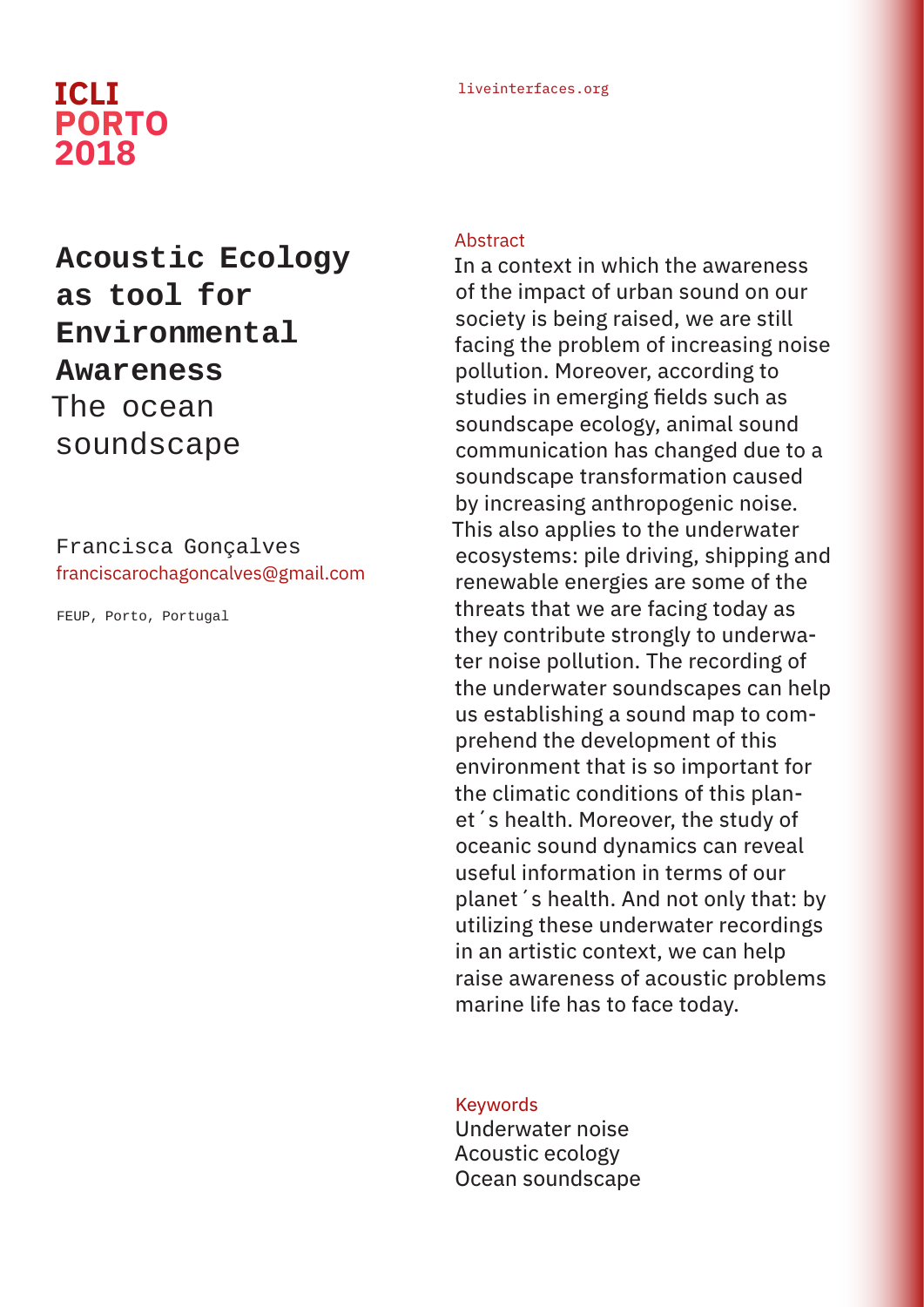#### **Introduction**

Ocean is the pivotal factor determining the climatic conditions on the planet. The study of ocean sound dynamics can reveal useful information regarding our planet health. This research project intends to understand the ocean soundscapes and find out how the relationship between sound and nature can be a tool for designing immersive auditory spaces. The main goals of this investigation are to understand the ocean underwater soundscapes, how they are changing and evolving, to perceive how these changes are affected by the environment, to compare different areas, to study the anthropogenic impact on these soundscapes and to access what are the main contributions for sound pollution inside the ocean in our country.

#### **1.Purpose of the research (and importance to the field)**

According to studies in emerging fields such as soundscape ecology, we can observe how animal sound communication (bioacoustics) has been changing due to a soundscape transformation caused by increasing anthropogenic noise (Francis & Barber, 2013; Pijanowski et al., 2011). Bernie Krause describes the dilemma in his book: more than 50% of the material recorded over nearly five decades comes from sites so badly compromised by various forms of human intervention that the habitats are either altogether silent or the soundscapes can no longer be heard in any of their original forms (2015, 29).

 The purpose of this research is to work directly with the ocean soundscapes in order to protect, understand and improve our knowledge on environmental topics, always on the lens for creating awareness to the society by sharing the results with the community through artistic approach and creative work. Soundscape recording, analysis and interpretation of data are also main parts of the project. The outcome will be not only establishing a library with the sound memory of the selected places or the development of a sound map of the Portuguese coast, but also

designing artistic interventions drawing on environmental field recordings and data sonification immersive sound projects. With an interdisciplinary approach, we may sensitize communities to be aware of our ocean underwater soundscapes environments, we can work in collaboration with other scientific fields of relevance to study the relationships between these soundscapes and the ocean health or ocean biology, bringing a wider access to the qualitative aspects of the ocean sound and how these soundscapes can influence our way to relate with the ocean itself.

#### **2. Brief survey of background and related work**

The Navy has long used sound to detect objects underwater (Hole et al, 2017). Sound is used by scientists, industries, navies, and others to communicate underwater, to monitor the ocean's moving water masses, to get images of the seafloor and structures beneath it, and to localize and track sources of sound in the ocean (Hole et al, 2017).

As Jennifer Miksis-Olds states, sounds from low-frequency sources like ships, seismic airguns, and blue whales transmit 1000's of km in the deep ocean and can be combined to contribute to local soundscapes, making sound one of the most accessible tools for exploring the ocean (Miksis-Olds 2016). National Aeronautics and Space Administration (NASA) and The National Oceanic and Atmospheric Administration (NOAA) are both active researchers with cutting edge technologies for exploring and learning our environments. According to Tsang-Hin-Sum, investigating the variability of ambient sound in the oceans is the key for understanding many oceanic processes, such as surface wave interactions, wind, and climate change, as well as monitoring for seismic events and marine life (Tsang-Hin-Sun et al, 2015).

Miksis-Olds states that sound can be used to observe a variety of signals in marine ecosystems ranging from natural phenomena to anthropogenic activities indicative of global ocean use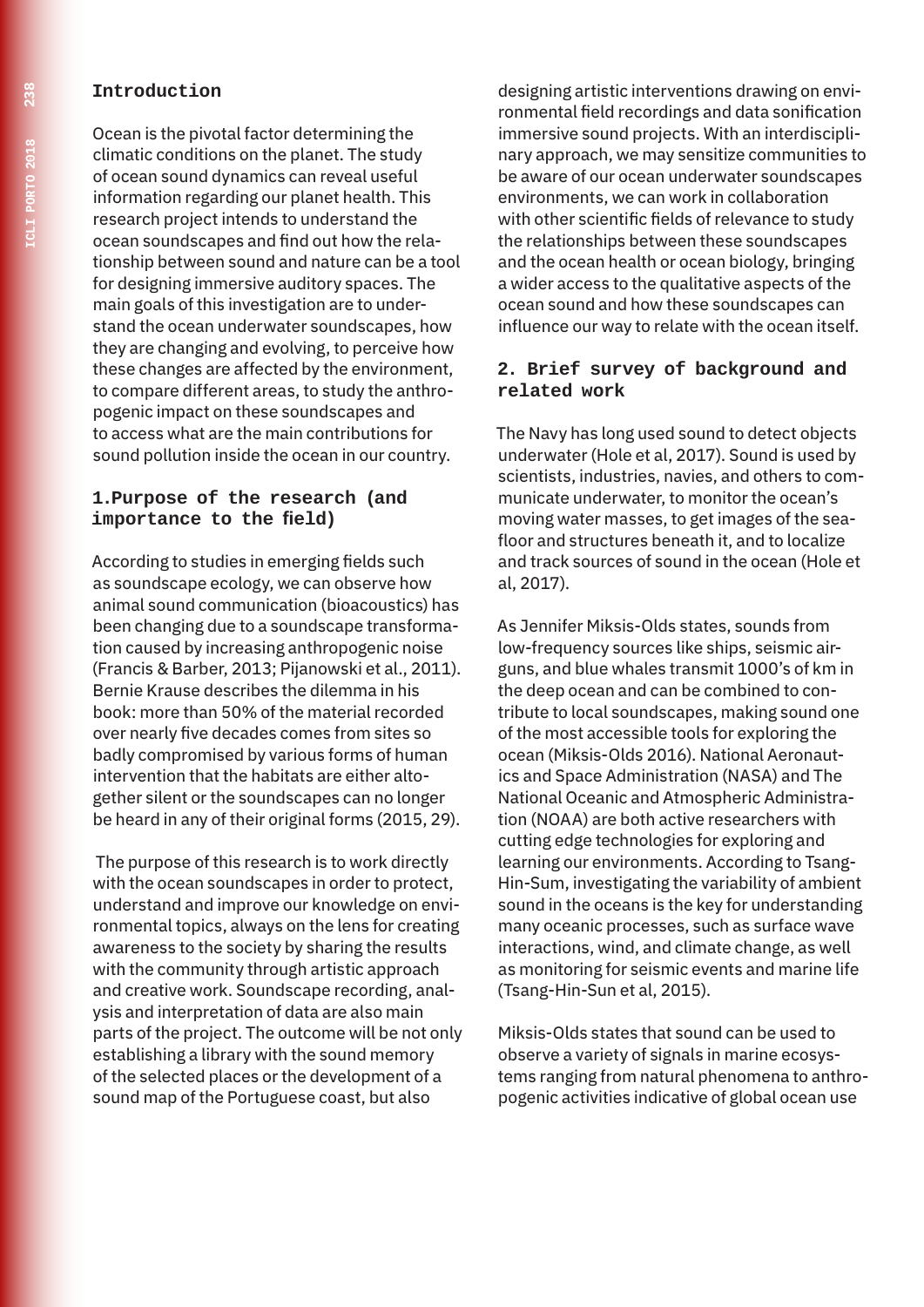and climate change. For a better understanding of global ocean noise, she examined changing acoustic conditions over the course of a year in the Pacific, Atlantic, and Indian Oceans. She got results that show differences between the soundscapes generated on opposite sides of an island that explain how the dominant ambient sound sources are influenced by regional physical, biological, and anthropogenic factors (2012).

Artists that develop experiences to challenge people's everyday awareness using technology and sound are my main inspiration works. Leah Barclay<sup>1</sup> explores the connection between art, the environment and the local communities. In her work *WIRA 2015*, 2 an interactive sound installation, she explores the cultural and biological diversity of river systems through an augmented reality sound walk. This installation is open for user's contribution with their own recorded soundscapes and was constantly evolving through the course of the exhibition. Matthew Burtner3 with his latest work *Music for Climate Science at Nasa 2017* 4 pretends to discuss how music can contribute to climate science. Caitilin de Bérigny<sup>5</sup> is an artist that creates awareness on environmental issues as theme in her work for the past decade. In her collaborative article "Tangible User Interface Design for Climate Change Education in Interactive Installation Art", she describes an interactive installation artwork, which incorporates tangible user interface objects and combines environmental science and multiple art forms to explore coral reef ecosystems that are threatened by the effects of climate change. She argues that the use of tangible user interface in an installation-art setting can help engage and inform the public about crucial environmental issues (de Bérigny, 2014). Also, in her work Interantarctica<sup>6</sup>, she draws attention to the climate change and offers a three-screen video installation where the viewer hears Antarctic compositions, created by other viewers in real-time interaction and presents scientific data through a multi-sensory experience (sound, sight, touch).

### **3.Description of the proposed approach**

Starting from the issues already addressed in the context of the master's degree on how to improve our aural awareness, I question how we can use sound and soundscape compositions to establish a deeper emotional connection with natural elements that are alien to the urban environment. Field research is a way to engage and explore our environment through emerging media technologies, and art made possible to show creatively the results with new audiences. The creative interpretation of data demonstrates the power of art when paired with other fields. The idea of exploring and investigate the ocean, the ocean soundscapes, the acoustics, the impact of noise rising on the fauna will give me not only important data on the scientific approach but also on artistic point of view. The central theme of this investigation project is to study sea soundscapes to better understand the ocean sound dynamics with the aim to create environmental awareness in our society through art. Another focus of this research is also soundscape studies, especially in environmental data analysis with purposes for presenting data visualization and sonification works. The first part of the investigation will be the assessment of existent implemented hydrophones, a survey of investigation centres that work with the ocean and understand our sound policies in the sea. Using existent hydrophones in different parts of the ocean and proposing new key sites for recording sound we will have conditions and the possibility of developing a general sound map of our coast.

There are number of investigation centres in our country for possible partnerships in this project like the Interdisciplinary Centre of Marine and Environmental Research (CIIMAR), the Research Centre in Biodiversity and Genetic Resources (CIBIO), the Center for Environmental and Marine Studies (CESAM), MARINFO, STRONGMAR or Oceano Vivo Foundation just to name a few. The Pacific Marine Environmental Laboratory (PMEL) from NOAA, have an acous-

- 2 http://leahbarclay.com/portfolio\_page/wira/
- 3 http://matthewburtner.com/ecosono/
- 4 http://matthewburtner.com/music-for-climate-science-
- at-nasa/
- 5 http://www.caitilindeberigny.com/
- 6 http://www.caitilindeberigny.com/#/interantarctica/

<sup>1</sup> http://leahbarclay.com/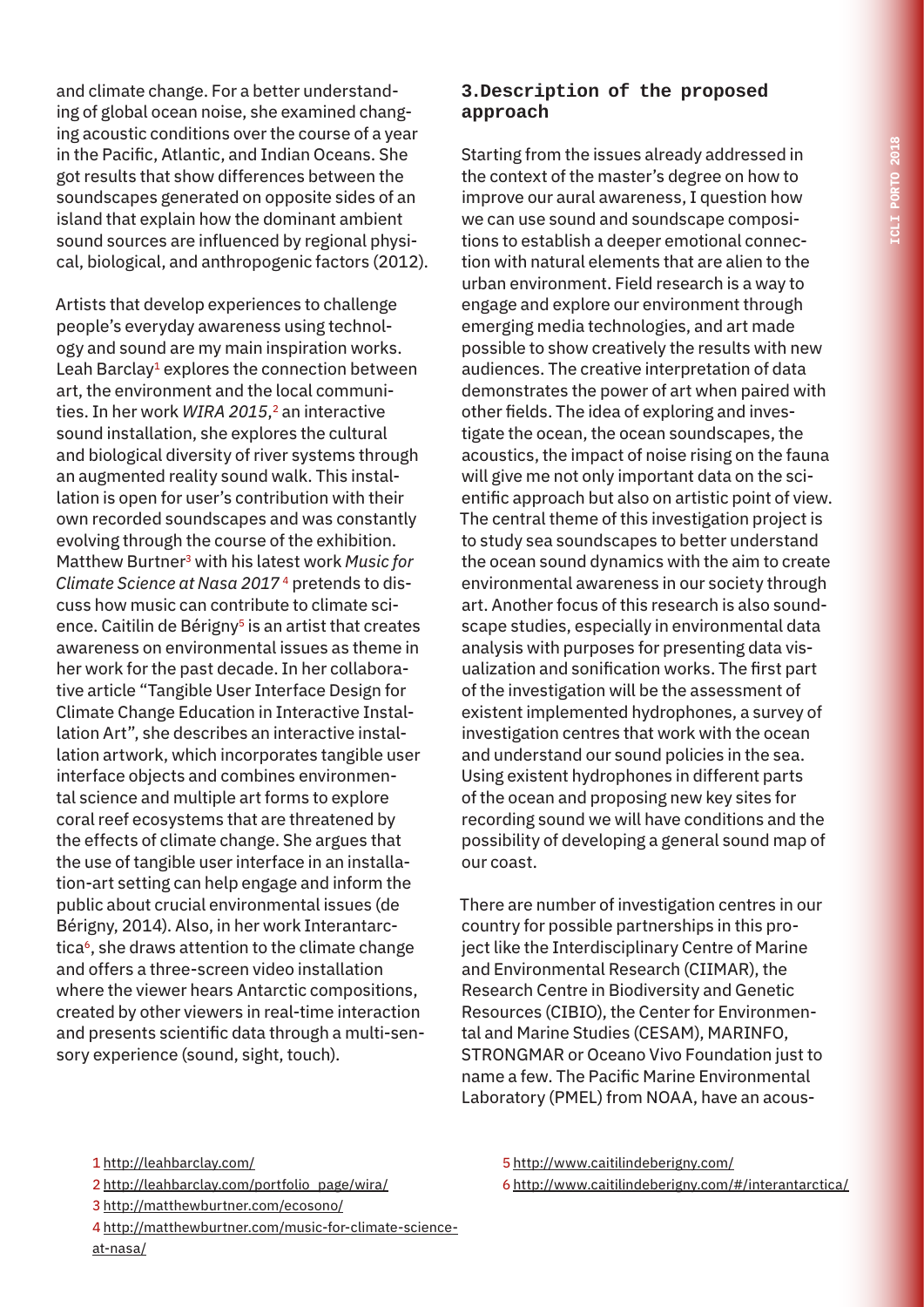tics program for accessing the noise in the EUA. Learning from their framework we can also start collecting our own data nationally. SUB-ECO, a program funded by the Ministery of Defense of Portugal started a project that aims at reinforcing the capabilities of national underwater surveillance. After the local/ national assessment my goal is to make connections with several international organizations for an interdisciplinary approach. I am interested in using existing data as well as new data as raw material for data sonification works. The collaboration with the Underwater systems and Technology Laboratory in FEUP, where I am able to work with their team on sea expeditions, allowed me to record and monitor the sound activity in specific locations in our coast. Other data like salinity, temperature, pressure, turbidity or clorophilla can also be used for data visualization and sonification tests. The data and material collected will be raw material for artistic practices.

#### **4.Expected contributions**

Our planet offers a wide distribution of fragile and endangered territories and disappearing soundscapes. I think is important to deepen our knowledge to protect these locals, so we can preserve them in the future or, at least understand through interdisciplinary research what are the threats and concerns related to these places. Our country has a big extension of coast offering a variety of interesting locations to collect meaningful information and data related to the ocean. From a long time now researchers, scientists and now artists are relying on sound and on soundscapes to study and understand environments. Art or new media art are becoming tools for different approaches on scientific interpretation. With the evolution of technology, we can connect different fields like arts and science and interpret or evaluate environmental data using innovative forms of creativity of visualization. Art practice promotes the creative use of media and technology for creating awareness in the society. These forms of creative artworks with strong environmental messages also awake the public for our present problems. I feel moved by this to create

art that can bring awareness to the communities, to keep our oceans health and activate citizens to connect with these goals. The ocean represents to Portugal one of its greatest's natural and economical resources, so I feel that it is important to document the outcome of this investigation for the future. The expected results of this investigation project will be based on these three main branches: **Artistic / educational:** Creating awareness in the society through artistic practice, artistic expression as tool to engage audiences, immersive auditory spaces (Artworks, Installations, Sound art), educational workshops; **Noise pollution / ecology:** Elaborating a sound map of the Portuguese coast, analysis tools, database for public consultation, possible application on public health issues, intangible heritage, preservation of the sound memory; **Scientific:** Reflection on value and results in thesis format, publications (both in scientific support in conferences and colloquiums and in more informal formats for discussion and reflection).